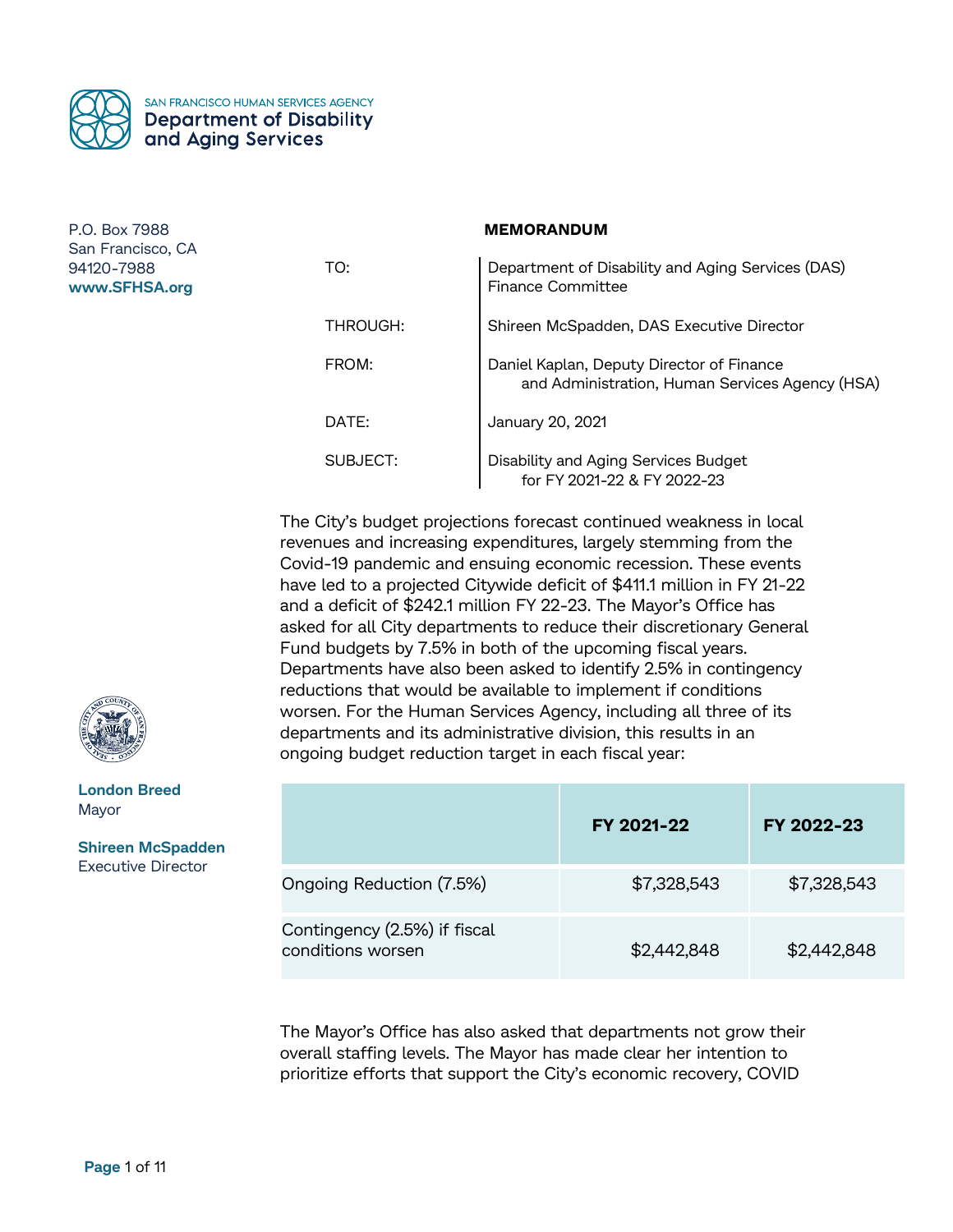

SAN FRANCISCO HUMAN SERVICES AGENCY **Department of Disability** and Aging Services

P.O. Box 7988 San Francisco, CA 94120-7988 **www.SFHSA.org**

response, homelessness services, and initiatives that advance racial equity.

## **HSA Budget Strategies**

HSA is using the following principles in building its proposed budget:

- Maintain client services
- Maximize revenue opportunities in existing programs
- Look for opportunities to repurpose existing position vacancies and funds to meet new needs

HSA will work to leverage State and Federal revenues to meet budget reduction targets in the coming year. As a safety net agency, many of our revenues are tied to our caseloads and our caseloads go up during economic downturns. The relative health of the State's budget, as well as the passage of several substantial Federal relief measures, has led to higher-than-anticipated revenues in the current year. We anticipate those will continue in the budget year, which may allow us to offset some local funding, while maintaining service levels.

## **DAS Program Highlights:**

As DAS prepares its budget submission, it is looking at community needs and key organizational issues across the department. Below are highlights of those current year developments and accomplishments that will shape the budget-planning process.

## **Covid-19 Food Support**

This year, the Human Services Agency has taken a lead role in the City's emergency response to the Covid-19 public health emergency. In addition to the Agency's critical work on sheltering San Franciscans during the crisis, the Department of Disability and Aging Services (DAS) has been the lead department in addressing the City's dramatic spike in food insecurity. The outbreak of Covid-19 both exacerbated existing food insecurity and created new food needs among many San Francisco residents. Individuals with heightened risk of infection—due to factors such as age, health status, living conditions, and/or systemic inequities—have faced particular challenges in safely obtaining the food they need. As part of the City's response to this pandemic-driven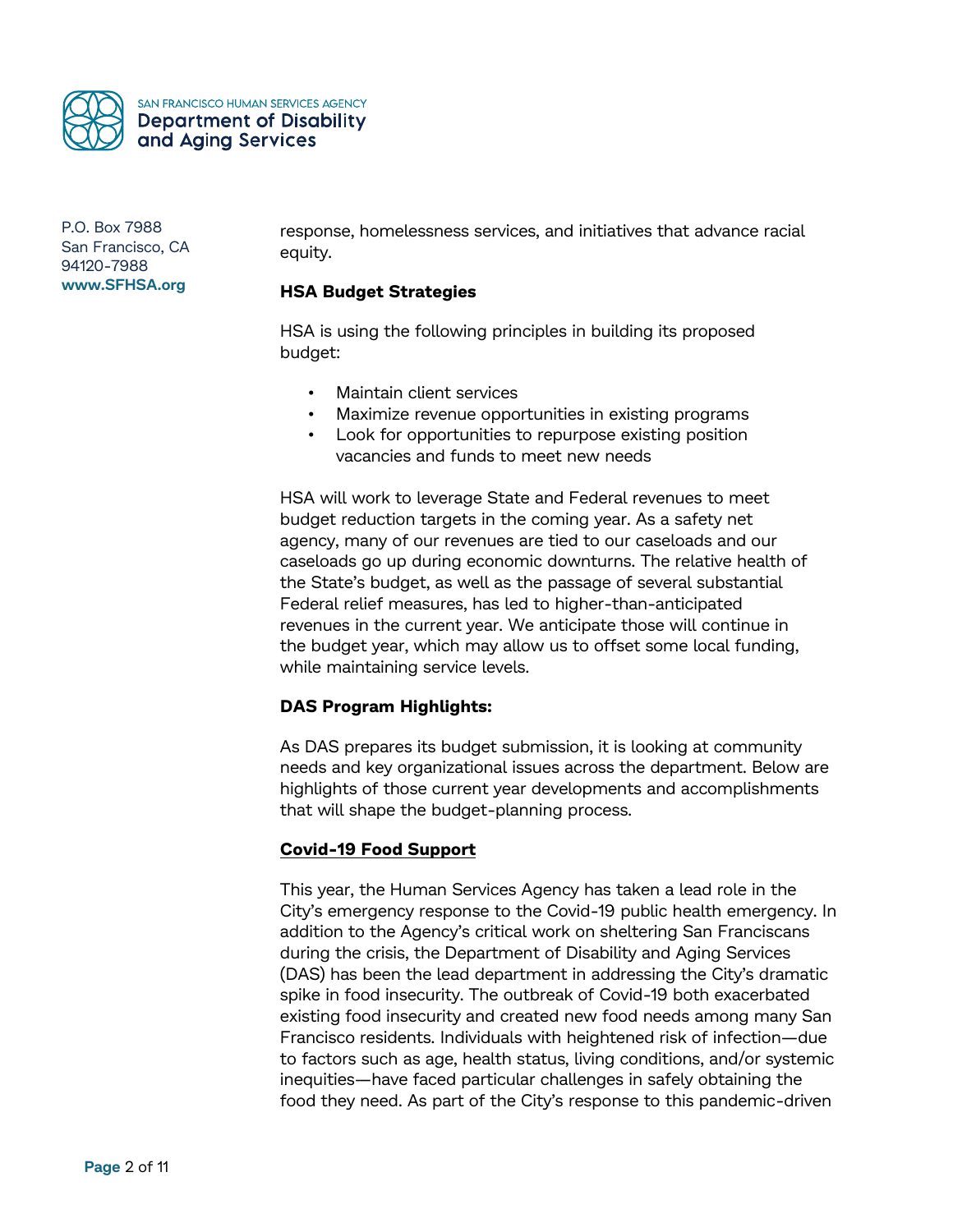

increase in demand for food resources, \$46.7 million was added to the DAS budget in the current fiscal year. Deployment of this budget follows a generally program-based, Citywide approach, and has positively impacted many thousands of residents since the pandemic's outset.

The City's partnership with the San Francisco-Marin Food Bank represents its primary mass food support strategy, providing groceries to anyone in need of food assistance. The program has distributed just shy of 500,000 bags of groceries through December and serves roughly 20,000 households per week. Great Plates Delivered—a State/Federal/Local partnership—provides three home-delivered restaurant meals per day to older adults, while also supporting small businesses; Great Plates has delivered almost 1,500,000 meals since its launch in May, and currently has over 2,600 enrollees. The Isolation and Quarantine Helpline delivers meals and/or groceries to food insecure households with a positive or suspected Covid-19 case, allowing recipients to shelter in place and minimize spread of the virus; utilization is closely tied to Citywide transmission rates so demand has fluctuated, but to date the program has provided food assistance to over 15,000 residents. Funding has also been directed to the established DAS nutrition network of meal and grocery providers, most of whom have been overserving—some dramatically—their original budgetary allocations for the current fiscal year. Financial support through the City's food budget has also targeted specific communities, areas and populations, from Latinx-focused efforts primarily in the Mission, to meals in place at homeless encampments, and for lowincome residents in Single Room Occupancy (SRO) hotels throughout the City, to name just a few of these diverse efforts.

## **Direct Services Division**

## **In-Home Supportive Services**

The FY 19-20 State Budget included changes to the In-Home Supportive Services (IHSS) Maintenance of Effort (MOE) that improved the outlook for the City's MOE obligation relative to prior projections. These changes put the MOE on a more sustainable path for counties going forward, reducing uncertainty. No further changes are anticipated in the coming years. However, the costs to the City of the program continue to grow due to required 4% inflation rate on the MOE, wage increases for IHSS providers, and increases in the hourly rate paid for contract mode services. Under the City's Minimum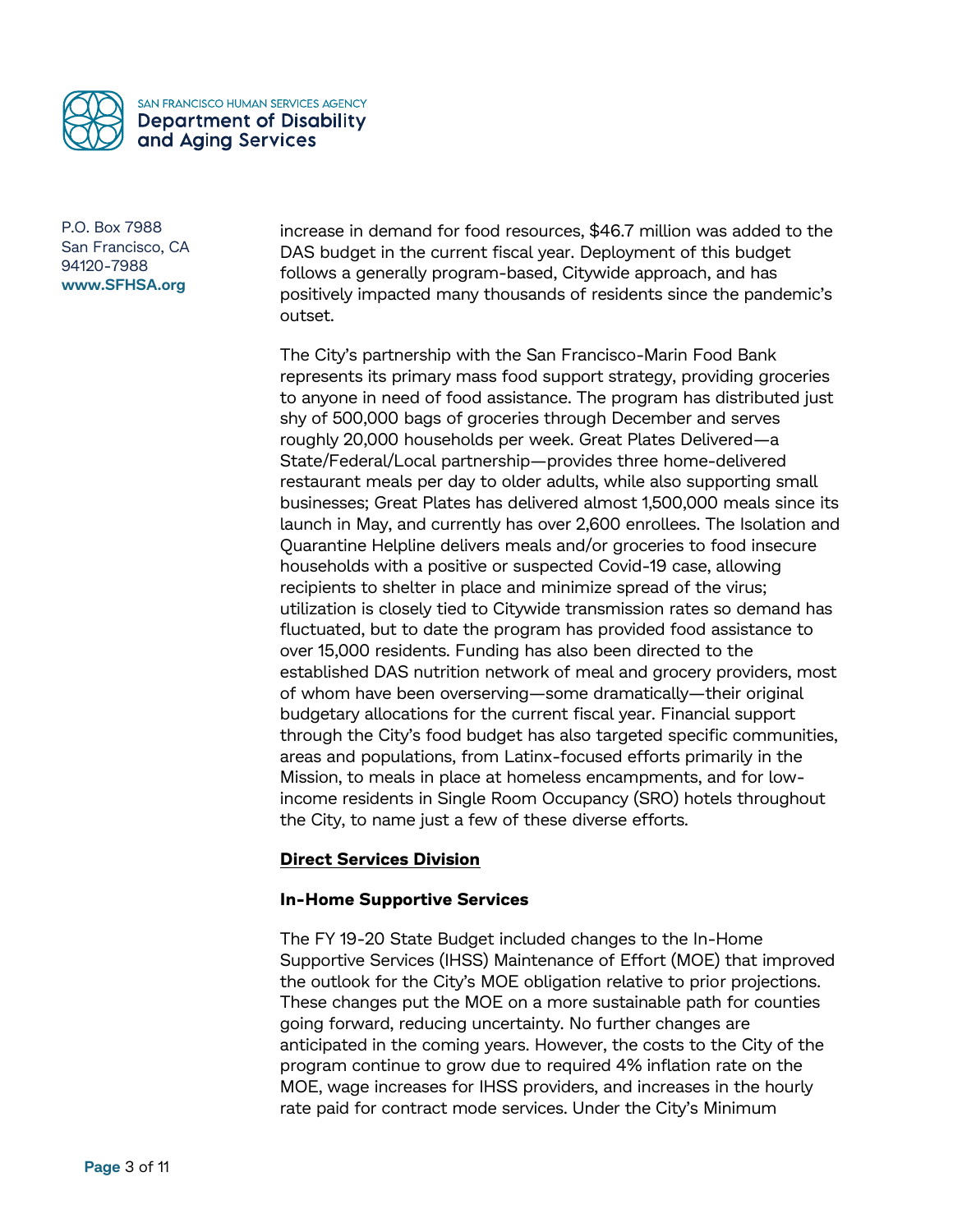

Compensation Ordinance and the agreement with the IHSS Independent Providers' (IPs') union, wages for IHSS workers increased to \$16.00 per hour on February 1, 2019, \$16.50 on July 1, 2019, and there were further additional increases scheduled, provided sufficient funding was available. However, due to the economic downturn, the City initially suspended the wage increase to \$17.50 per hour scheduled for July 1, 2020. It ultimately moved forward with a partial wage increase, implementing a rate of \$17.25 per hour effective September 1, 2020, and the full \$17.50 per hour rate will now be implemented on February 1, 2021. Future increases, provided funding is available, are scheduled as follows: \$18.00 on July 1, 2021, and \$18.75 on July 1, 2022, followed by cost of living increases in line with the Consumer Price Index. In total, the City's MOE is projected to be \$144.7 million in FY20-21 and then, assuming the proposed wage increases can be implemented, it will grow another \$9.6 million in FY 21-22 and \$12.9 million in FY 22-23, to a total of \$167.2 million.

In response to the pandemic, the IHSS program worked closely with key partners to develop innovative homecare programming with the goal of ensuring that adults with disabilities and older people maintain consistent access to in-home care. This work is particularly critical, as people whose homecare needs go unmet are likely to end up in the hospital system. The creative programs that were established at the start of the pandemic continue to offer vital support today.

Expanding the pool of available home care providers during the pandemic has been a top priority for the program. IHSS worked closely with the Public Authority to increase the number of in-home providers who were available to provide substitute care for IHSS recipients through the Emergency On-Call program. Additionally, for the benefit of individuals who rely on homecare outside of the IHSS system, the program worked with community-based home care organizations to augment the back-up options for people whose homecare provider was unavailable.

Additionally, IHSS supported Homebridge's development of a specialized Caregiver Emergency Response Team (CERT) to care for both Covid-19-positive individuals and individuals sheltering in place with personal care needs. This team of experienced caregivers primarily provide home care to individuals residing at the city's Shelter-in-Place (SIP) and Isolation and Quarantine (I/Q) hotels. The team received training in COVID precautions, a heightened level of Personal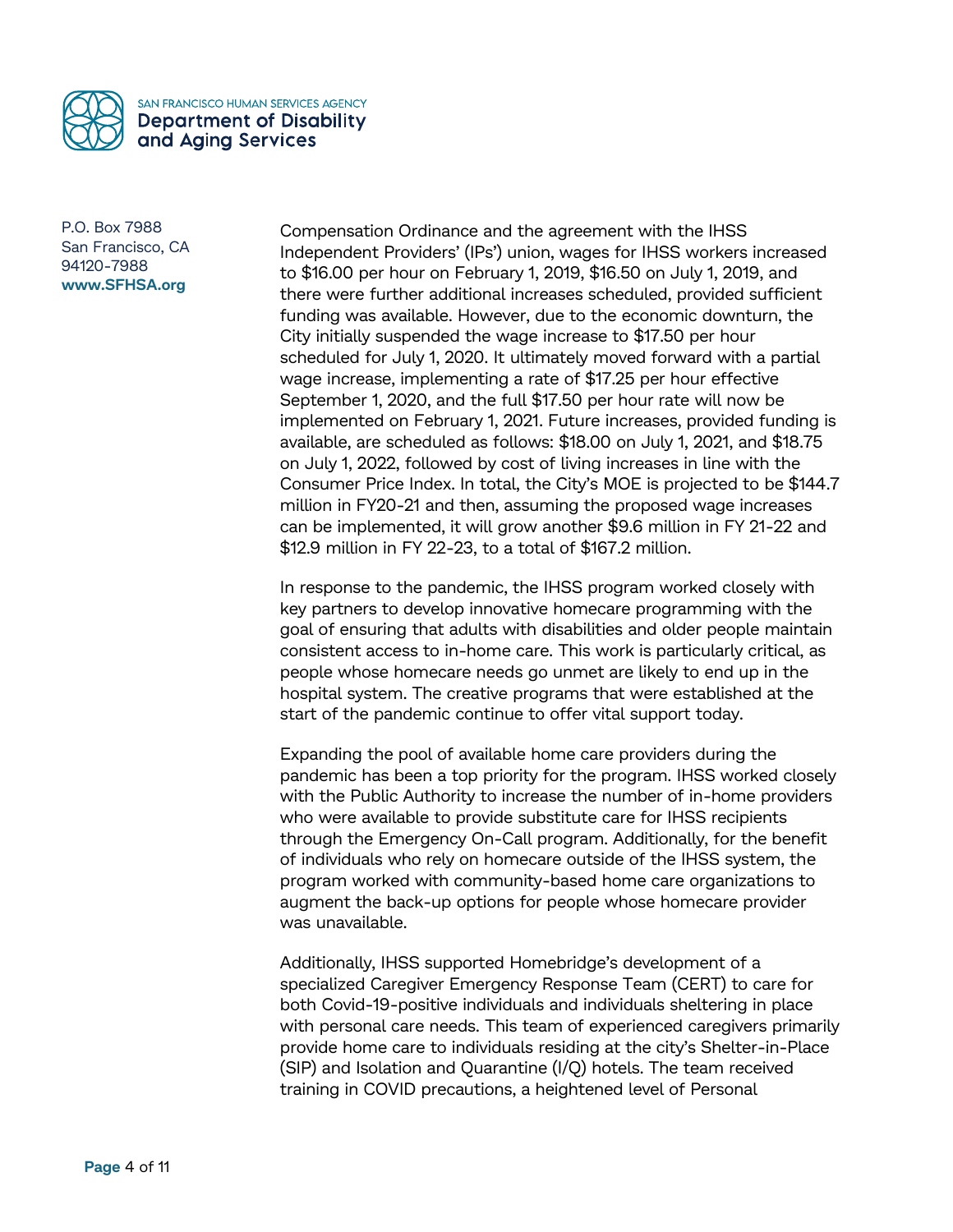

Protective Equipment (PPE), and they operate under the direction of a nurse practitioner. Over the course of the pandemic, CERT has provided care to over 300 adults with disabilities and older people with complex needs.

Enrollment for new IHSS recipients residing at the SIP hotels was supported by a specialized team of IHSS social workers. This team has conducted outreach and assessment services to over 400 individuals residing at the hotels.

For the benefit of IHSS providers, the program moved enrollment and assistance services into a fully remote platform. The program's Independent Provider Assistance Center responds to more than 6,500 calls every month. Additionally, IHSS collaborated with the Public Authority to distribute PPE to providers located throughout San Francisco.

IHSS has successfully enrolled almost 100% of San Francisco's IHSS recipients and providers into the new electronic timesheet system. Federal Medicaid rules require that all recipients and providers of personal-care services must now capture and approve time worked through an electronic visit verification (EVV) system. EVV requires home care providers to confirm in real-time that services were delivered to their recipient. It was a massive undertaking for the IHSS staff, who provided outreach, training, and registration assistance to more than 23,000 clients and 22,000 home care providers. This effort will continue into calendar year 2021 in response to additional EVV requirements imposed by the State, which will impact providers who do not reside with their IHSS recipient.

### **Adult Protective Services**

In calendar year 2020, the Adult Protective Services (APS) unit responded to over 8,000 referrals of abuse, neglect, exploitation, and self-neglect. Throughout the pandemic, and in spite of the risks presented by Covid-19, the Adult Protective Services program has been on the frontlines, fulfilling its role as a critical part of the City's safety net. The impact of the pandemic has heightened the protection and advocacy role that is carried out by the APS program. In order to further its impact, APS staff have been working closely with Institute on Aging's Elder Abuse Prevention program to conduct education and outreach regarding Covid-19 scams that target older people and adults with disabilities.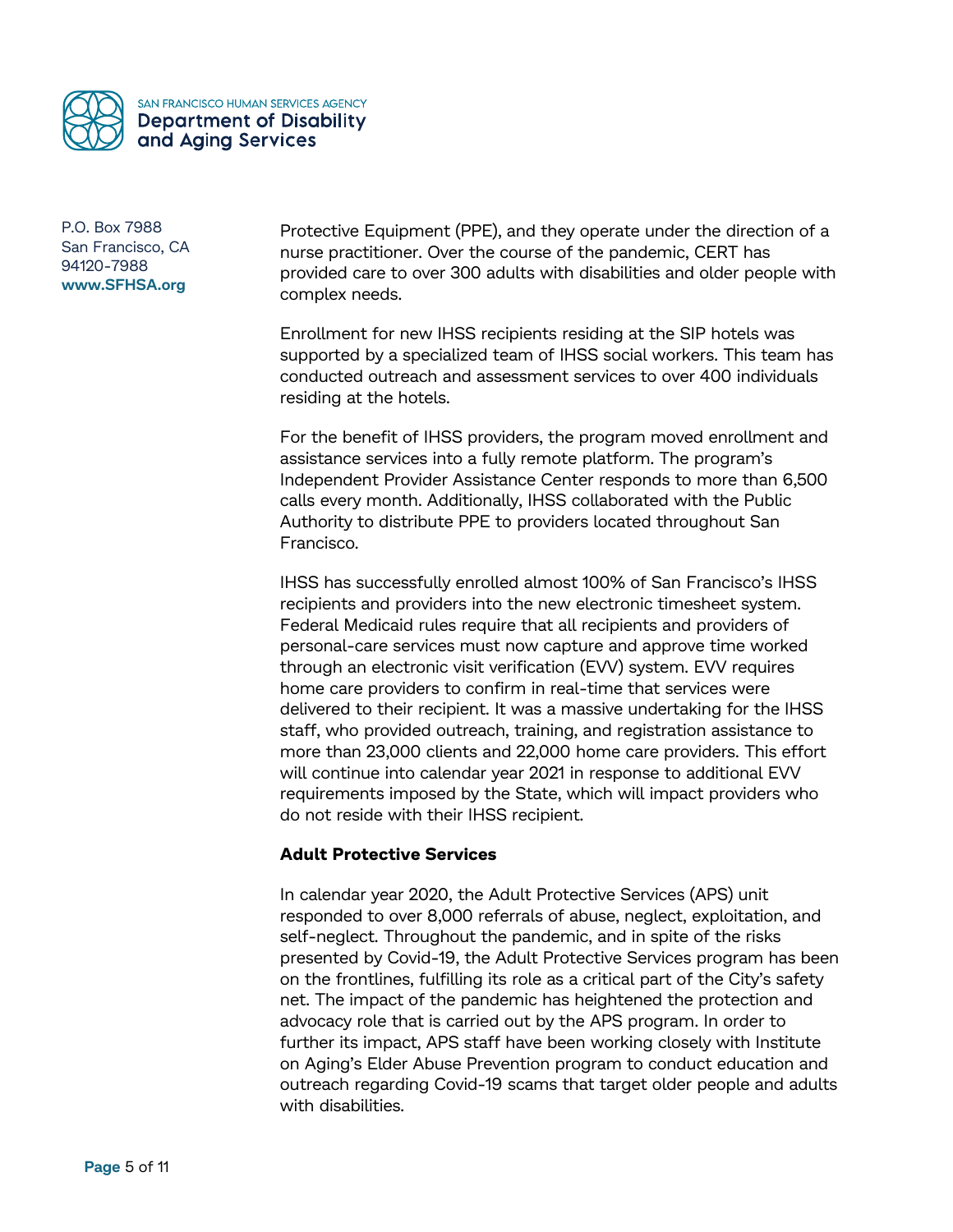

The APS program has also been collaborating with the Department of Homelessness and Supportive Housing and the Department of Public Health to coordinate care and services for individuals with complex needs. At the SIP hotels, a specialized team of APS social workers are responding to reports of abuse and self-neglect involving formerly homeless adults. Additionally, APS has been assisting Zuckerberg San Francisco General Hospital to coordinate discharges for adults with complicated needs, the goal being to assist the hospital in thinning its census, thereby freeing up capacity to effectively care for Covid-19 positive patients.

In July 2019, APS launched the two-year Home Safe pilot program in collaboration with the Department of Homelessness and Supportive Housing (HSH) and Institute on Aging. The goal of this program is to support the safety and housing stability of low-income older adults and adults with disabilities who are at imminent risk of homelessness due to self-neglect. Drawing on lessons from APS's earlier High-Risk Self-Neglect and Eviction Prevention pilot, Home Safe provides clients with intensive case management, financial and legal assistance, referral to other social and housing services—and in some cases, assisted living facility placement—to help keep them housed safely in the community. The program leveraged \$773,981 in State grant funding against \$1.1 million in local funding supported by the Mayor's Office. Since its inception, the Home Safe pilot program has enabled 50 older adults and/or adults with disabilities referred to the program to remain housed and safe, by enhancing their ability for self-care and selfprotection through intensive case management interventions. It is anticipated that an additional ten clients will be served before the end of FY 20-21. The newly-released Governor's budget does not appear to include funding for continuance of the Home Safe program beyond the current fiscal year, unfortunately, and DAS will be partnering with other counties to advocate for continued support.

# **Public Conservator**

The Office of the Public Conservator (PC) is in the process of implementing a new referral pathway for Lanterman-Petris-Short (LPS) conservatorship that is not reliant upon acute-care hospitals. The Outpatient LPS Referral Pilot will instead facilitate mental health conservatorships directly from the community. The target population for this pilot will be gravely disabled adults who are not in imminent danger. This referral mechanism is already authorized in the current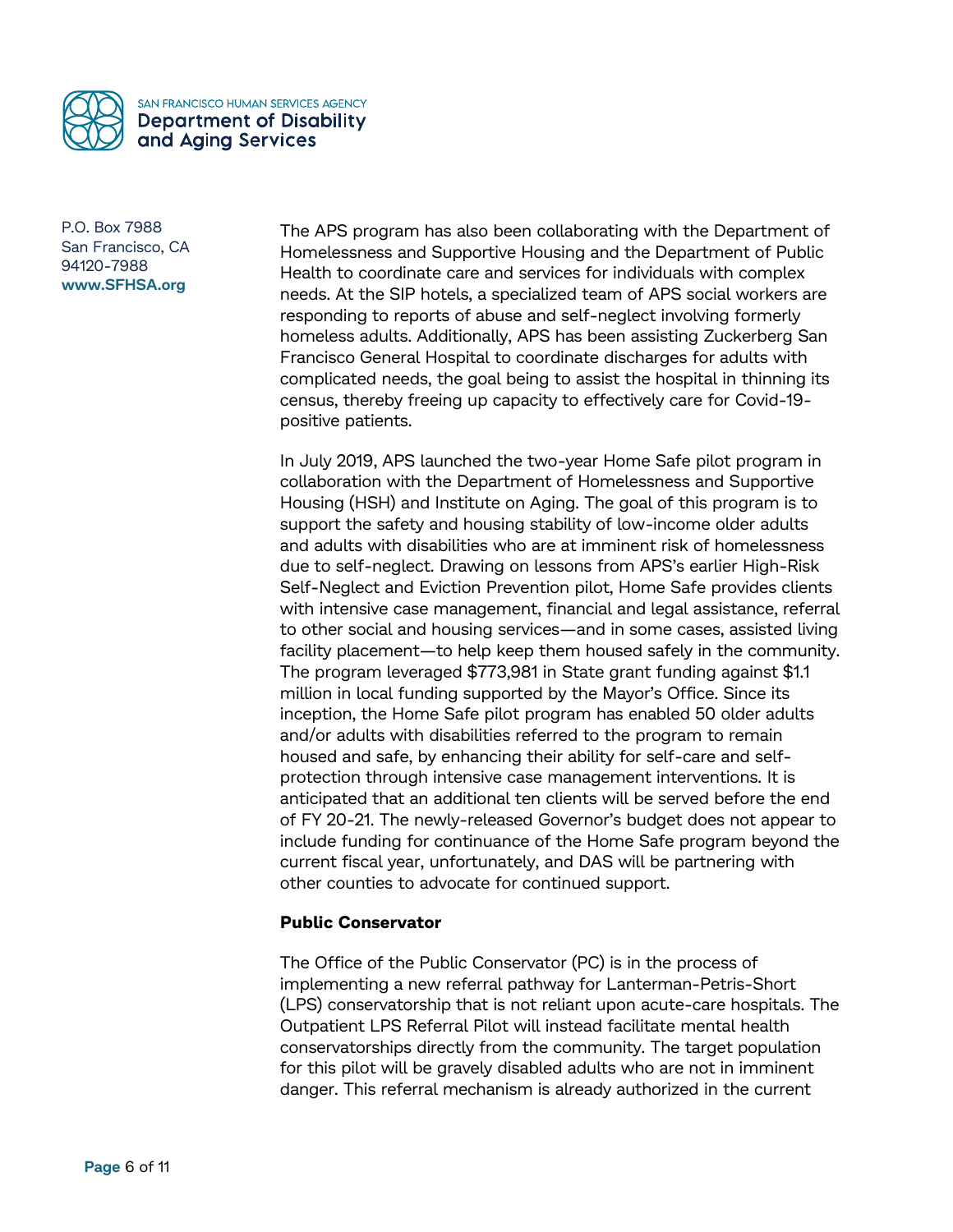

statute, and it has the advantage of avoiding lengthy and costly hospital stays that carry heightened health risks during the pandemic.

The cases that result from this new pilot will be managed by the PC's Community Based Conservatorship Unit that was formed with new staffing resources last fiscal year. This specialized unit of clinicians have smaller caseloads, allowing them to work on a more intensive basis with clients. This unit assists individuals under conservatorship who are living in community-based settings, as opposed to licensedcare facilities, including clients who are part of the Housing Conservatorship program.

## **Public Guardian**

The Office of the Public Guardian (PG) is in the process of implementing a Quality Assurance (QA) program that is focused on promoting consistent best practices and identifying service areas for improvement. QA activities include the development of enhanced program and case-level reports that reflect adherence to State law and internal protocols, in-depth supervisory review of cases facilitated by the use of standardized tools, and targeted training for staff.

Improving the ability of PG staff to screen, identify and intervene in situations of abuse, neglect, and exploitation is a priority QA activity. The majority of the individuals who are under a PG conservatorship reside in licensed long-term care settings, and in-person visits have been restricted throughout the pandemic for the protection of residents. The PG has adapted to these COVID protocols, and staff are now communicating with conservatees and monitoring their status virtually. Staff will be receiving advanced level training to conduct effective investigations in spite of communication barriers and to enhance their ability to conduct screenings for abuse and neglect.

### **Community Services Division**

### **Office of Community Partnerships**

With the onset of the Covid-19 pandemic, Office of Community Partnerships' (OCP) staff focused work efforts on supporting continuity of operations for its network of community-based organizations and the tens of thousands of clients receiving services through this network. OCP staff worked on modification of program designs and delivery of services to operate in a safe manner, while developing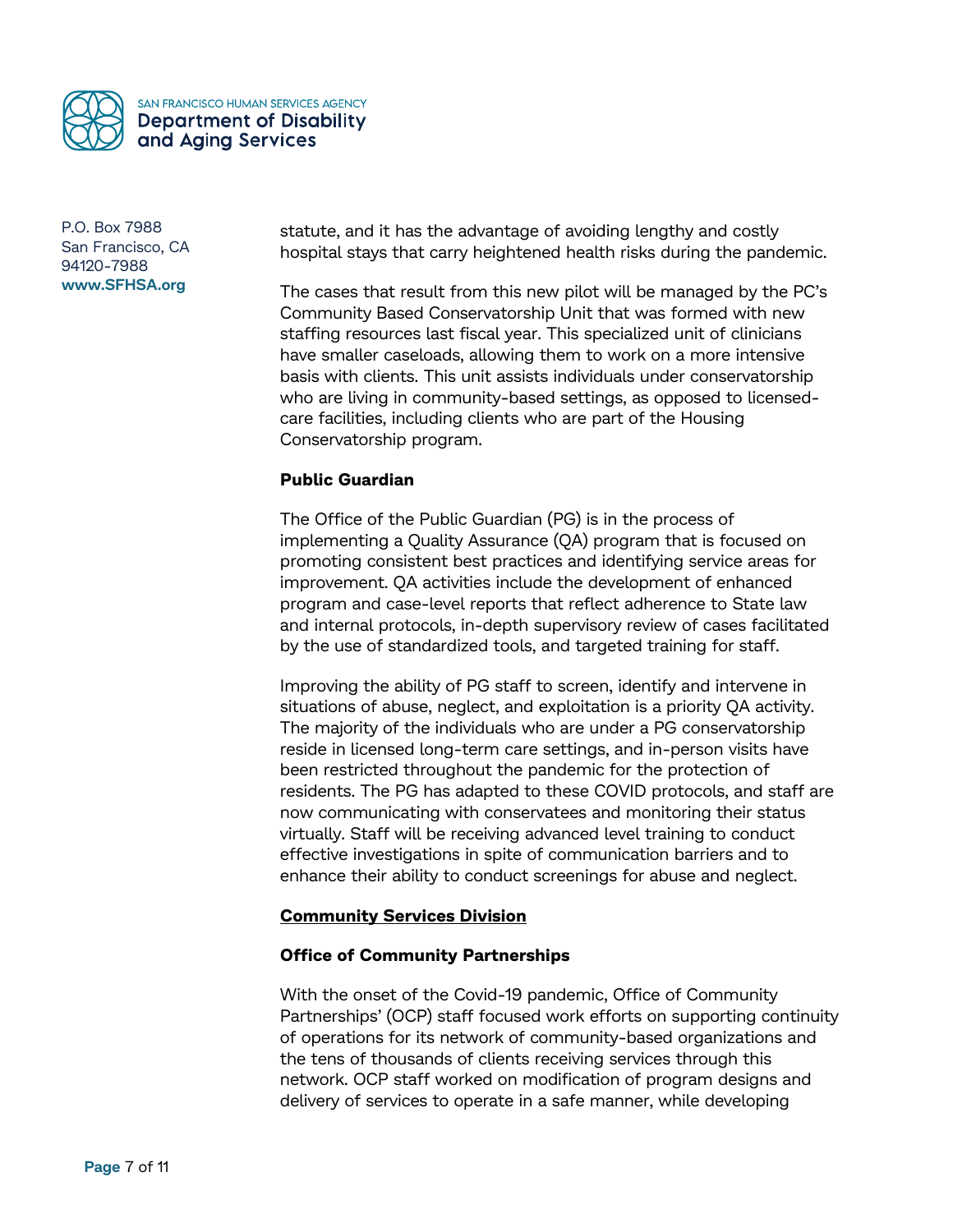

solutions for increased demand and cost of services. OCP staff coordinated with contracting and budget staff on the receipt and allocation of Federal emergency funding through the Families First Coronavirus Relief Act (FFCRA), the Coronavirus Aid, Relief and Economic Security (CARES) act, as well as private funding through the City's Give2SF campaign. OCP staff also served as a link between the City's Emergency Operations Center (EOC) and community-based organizations for the purchase, distribution, and delivery of shipments of personal protective equipment (PPE) used by provider staff and clients. OCP staff carried out multiple disaster service worker deployments as part of the Citywide pandemic response effort. Deployment tasks varied, including work with feeding and nutrition efforts, the HSA Departmental Operations Center (HSA DOC), HSA shelter-in-place hotel operations, and other Emergency Operations Center (EOC) roles. OCP staff have also taken on time-limited roles supporting operations in other DAS units where capacity has allowed.

For the four-year Dignity Fund Service and Allocation Plan cycle, FY 20-21 focuses on the start of new contracts in the Access and Empowerment, Caregiver Support, and Housing Support program areas. FY 20-21 saw the completion of contract procurement and entry into new multi-year contracts for programs including Aging and Disability Resource Centers (ADRC) (10 providers), Advocacy and Empowerment (1 provider), Family Caregiver Services (1 provider), HICAP (1 provider), Housing Subsidies (3 providers), Legal Services (7 providers), and Naturalization Services (6 providers). Additional funding was provided to support the continuing and expanded operations of ADRC, Family Caregiver, and Legal Services programming.

The City's shelter-in-place order highlighted the importance of the internet and how it connects clients to resources, information, and provides opportunities for social interaction. OCP efforts to bridge the "digital divide" for older adults and adults with disabilities have expanded in response to this heightened need. Completion of new 3.5 year contracts with six community-based organizations will continue to serve as the foundation of digital literacy programming efforts funded by DAS. An increase in funding for this program area has allowed for the inclusion of a new disability-focused provider (The Arc San Francisco), while also supporting transition of program models from congregate computer labs to new virtual and one-on-one focused programs. Additional funds have also allowed DAS to shift its digital literacy efforts to increase the focus on placing devices and supportive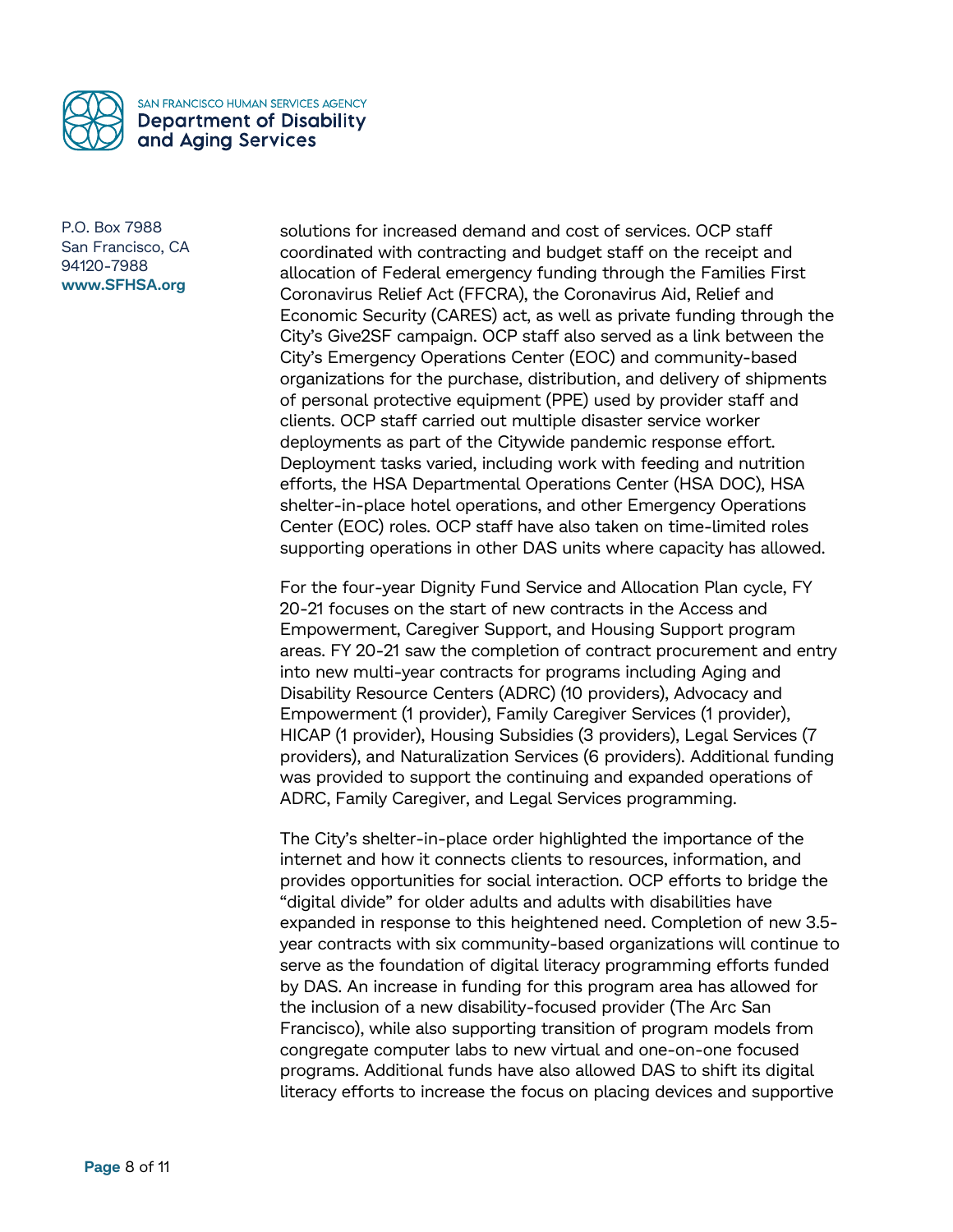

training into the hands of clients with nascent technological skills or limited internet access.

The Community Living Fund (CLF) program, administered by the Institute on Aging, provides intensive case management and tangible goods and services to provide wrap-around care and services for vulnerable clients living in the community. During the pandemic, the program pivoted to virtual and telephonic engagement with clients to follow health orders and social distancing guidelines set by local and State mandates. CLF continued to positively impact institution-tocommunity transitions with one or fewer unplanned acute hospital admissions within the last six-month reporting period (January-June 2020) for 94% of clients.

Support at Home, a home-care voucher pilot program subsidizing home-care costs for older people and adults with disabilities, will continue as an ongoing program in the OCP portfolio as of January 2021. The program has shown success in improving quality of life for participants and caregivers, as well reducing client stress, emergency room visits, and hospitalizations.

With funding in place through the Dignity Fund, work continues on the development of San Francisco's Disability Community Cultural Center. A workgroup focused on this effort has convened and will collaboratively identify gaps, needs, and desires for a successful launch of the Center. The launch of a "virtual" Center in advance of a brickand-mortar location is under study and discussion. The workgroup membership consists of representatives from both City departments and community-based organizations.

## **Benefits and Resource Hub**

The DAS Benefits and Resource Hub (BRH) had a busy year responding to the Covid-19 pandemic, initially moving the entire program to telecommute then reopening in the fall to in-person visits by appointment only. The BRH is currently open for in-person service transactions for DAS Medi-Cal/CalFresh Eligibility Unit consumers and County Veterans Services Office (CVSO) consumers. The CVSO piloted use of Microsoft Bookings so consumers can schedule Zoom meetings with a Veterans Services Representative online. With the use of this new technology, the CVSO team has been able to meet with the same number of veterans as they did prior to the onset of the pandemic.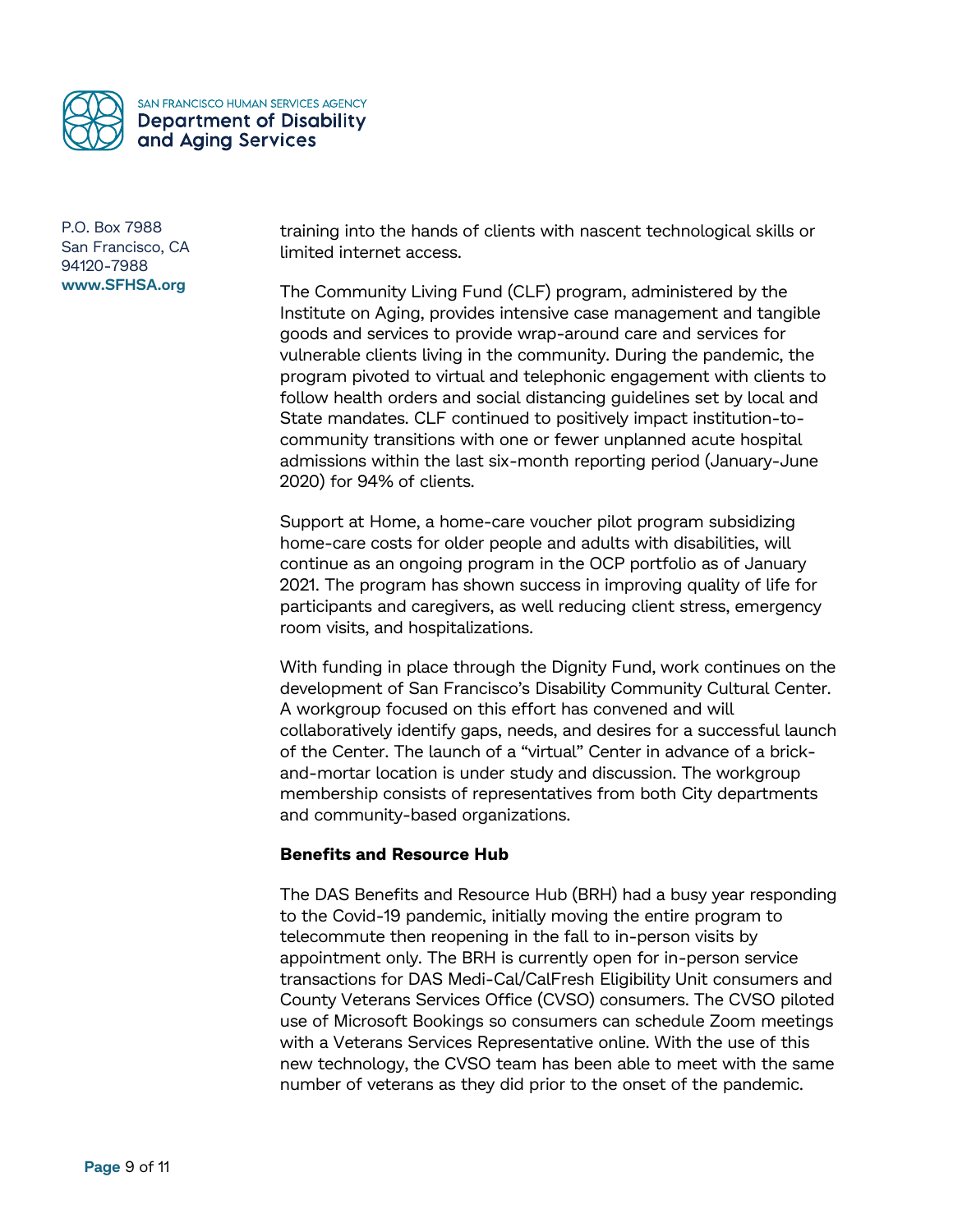

The 2018 Dignity Fund Community Needs Assessment (DFCNA) informed development of the DAS Outreach Plan in early 2020. Unfortunately, the plan was delayed in 2020 due to the pandemic. However, many outreach activities still occurred and led to a record 33,000 calls to the BRH in 2020. The Integrated Intake unit was a critical link in ensuring older adults and adults with disabilities were able to safely shelter in place and receive healthy meals. The launch of the Great Plates Delivered Program and Shanti Project's Covid-19 Emergency Response Volunteer (CERV) program provided a great deal of publicity and traffic to the Hub. The BRH also engaged in in-reach activities and partnered with HSA's ESSS Division to send postcards about DAS Services to over 70,000 consumers. Over the next year, the outreach strategy will focus on improving public awareness of services and how to access them. In particular, outreach will be targeted to communities of color within San Francisco, with the goal of increasing service utilization within these communities.

Finally, the BRH was awarded funding from the California Department on Aging as a designated Aging and Disability Resource Connection (ADRC). The BRH is utilizing this funding to support the creation of an online resource directory. DAS is uniquely suited to develop and launch a dynamic online directory that will serve as a "front door" to services and information for consumers and partners alike. The directory is meant to be the first place an individual can go to get accurate information on all aspects of life related to aging or living with a disability. Making this available on our website will allow us to keep resources current and accessible to individuals 24 hours a day, seven days a week.

## **Age- and Disability-Friendly San Francisco**

Launched in 2017, the Age and Disability Friendly (ADF) initiative is a Citywide collaboration and long-range planning effort that seeks to ensure San Francisco is inclusive and accessible to residents of all abilities and ages. Based on a framework developed by the World Health Organization, the ADF seeks to ensure an age- and disabilityfriendly City through the development and implementation of a dynamic three-year Action Plan.

December 2020 wrapped up the third and final year of Action Plan 2018-2021, which encompassed 24 recommendations covering a wide range of topics including policy, programmatic and infrastructure initiatives, training, advocacy, and outreach efforts. All